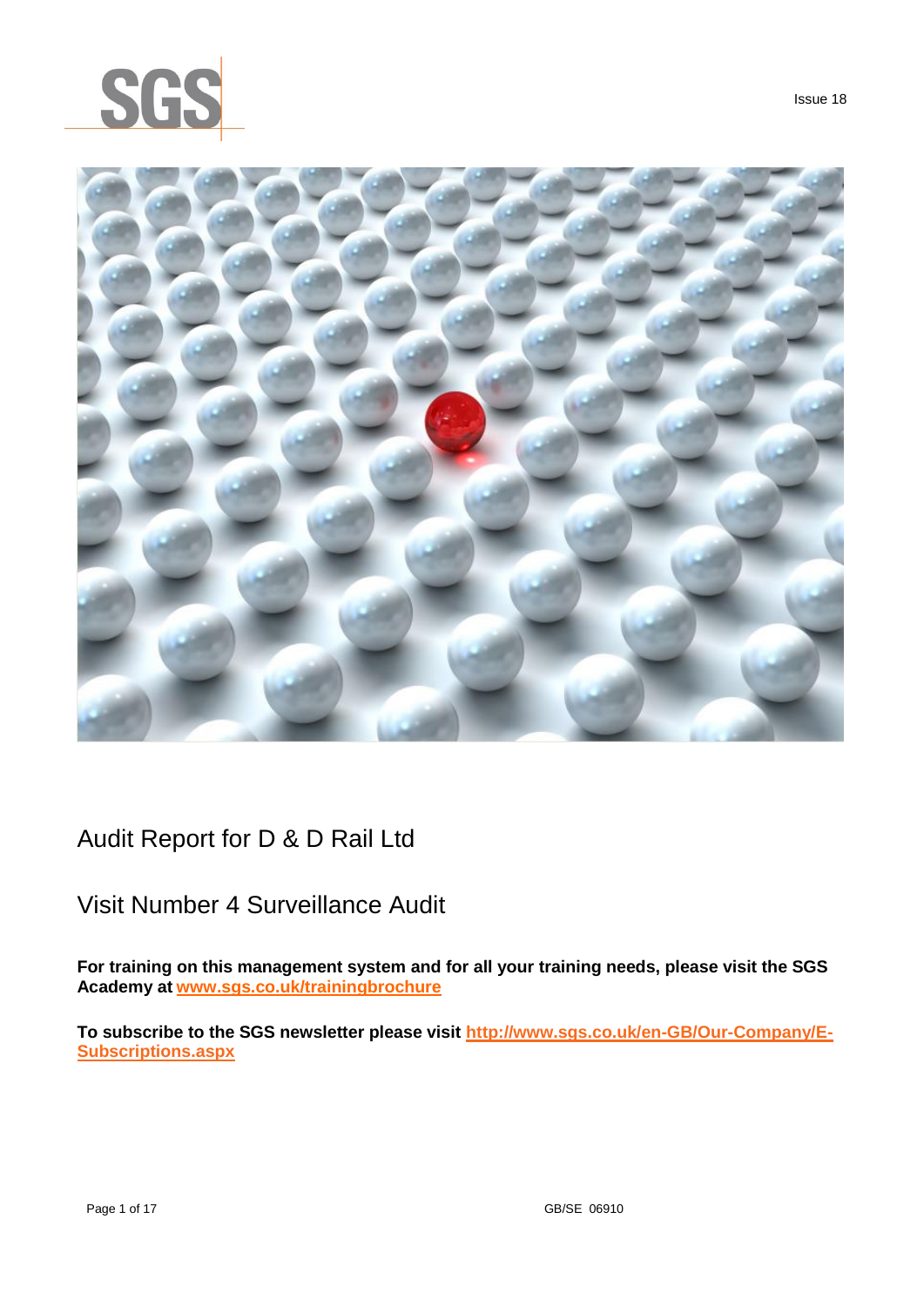

# Management System Certification Audit Summary Report

| Organisation:                                                                                                           | D & D Rail Ltd                                                                         |                                    |                |                            |      |             |
|-------------------------------------------------------------------------------------------------------------------------|----------------------------------------------------------------------------------------|------------------------------------|----------------|----------------------------|------|-------------|
| Address:                                                                                                                | Time House<br><b>Time Square</b><br><b>Basildon</b><br><b>Essex</b><br><b>SS14 1DJ</b> |                                    |                |                            |      |             |
| Standard(s):                                                                                                            | <b>System Certification</b>                                                            | ISO 9001:2008 - Quality Management |                | Accreditation Body(s)      |      | <b>UKAS</b> |
| Representative:                                                                                                         | Deborah Cox                                                                            |                                    |                |                            |      |             |
| Site(s) audited:                                                                                                        | 18-08-2015<br>Date(s) of $audit(s)$ :<br>As above                                      |                                    |                |                            |      |             |
|                                                                                                                         |                                                                                        |                                    |                |                            |      |             |
| EAC Code:                                                                                                               | 28                                                                                     | Nace Code:                         | 45             | Technical<br>Area Code:    | 28.1 |             |
| Effective No. of<br>Personnel                                                                                           | 22                                                                                     |                                    | No. of Shifts: |                            | 1    |             |
| Lead auditor:                                                                                                           | Mike Swanson                                                                           |                                    |                | Additional team member(s): | n/a  |             |
| Additional<br>Attendees and<br>Roles                                                                                    | None                                                                                   |                                    |                |                            |      |             |
| This report is confidential and distribution is limited to the audit team, client representative and the SGS<br>office. |                                                                                        |                                    |                |                            |      |             |

## 1. Audit objectives

The objectives of this audit were:

- to confirm that the management system conforms with all the requirements of the audit standard;
- to confirm that the organisation has effectively implemented the planned management system;
- to confirm that the management system is capable of achieving the organisation's policy objectives.

## 2. Scope of certification

| ISO 9001:2008 - Quality<br><b>Management System</b><br>Certification | Construction and maintenance: new and refurbishment projects, excluding<br>clause 7.3 Design and Development. |       |                |  |  |
|----------------------------------------------------------------------|---------------------------------------------------------------------------------------------------------------|-------|----------------|--|--|
| Has this scope been amended as a result of this audit?               |                                                                                                               | l Yes | $\boxtimes$ No |  |  |
|                                                                      | This is a multi-site audit and an Appendix listing all relevant sites and/or remote                           | Yes   | $\boxtimes$ No |  |  |

# 3. Current audit findings and conclusions

locations has been established (attached) and agreed with the client

The audit team conducted a process-based audit focusing on significant aspects/risks/objectives required by the standard(s). The audit methods used were interviews, observation of activities and review of documentation and records.

The structure of the audit was in accordance with the audit plan and audit planning matrix included as annexes to this summary report.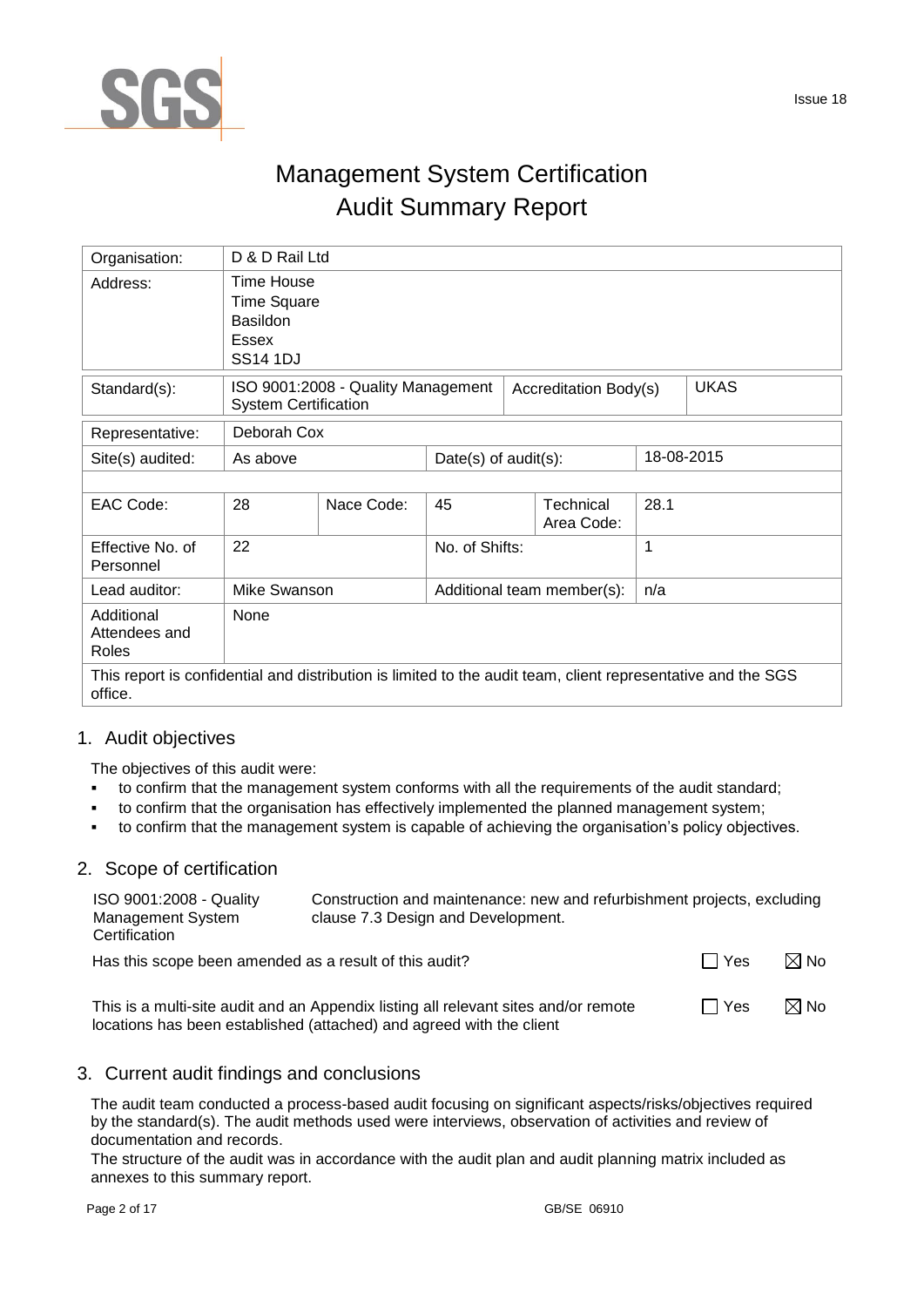

The audit team concludes that the organisation  $\Box$  has  $\Box$  has not established and maintained its management system in line with the requirements of the standard and demonstrated the ability of the system to systematically achieve agreed requirements for products or services within the scope and the organisation's policy and objectives.

Number of nonconformities identified: 0 Major 0 Minor

Therefore the audit team recommends that, based on the results of this audit and the system's demonstrated state of development and maturity, management system certification be:

 $\Box$  Granted /  $\boxtimes$  Continued /  $\Box$  Withheld /  $\Box$  Suspended until satisfactory corrective action is completed.

### 4. Previous Audit Results

The results of the last audit of this system have been reviewed, in particular to assure appropriate correction and corrective action has been implemented to address any nonconformity identified. This review has concluded that:

- $\boxtimes$  Any nonconformity identified during previous audits has been corrected and the corrective action continues to be effective. (Refer to Section 6 for details)
- The management system has not adequately addressed nonconformity identified during previous audit  $\Box$ activities and the specific issue has been re-defined in the nonconformity section of this report.

## 5. Audit Findings

The audit team conducted a process-based audit focusing on significant aspects/risks/objectives. The audit methods used were interviews, observation of activities and review of documentation and records.

| The management system documentation demonstrated conformity with the requirements<br>of the audit standard and provided sufficient structure to support implementation and<br>maintenance of the management system. | $\boxtimes$ Yes | No.  |
|---------------------------------------------------------------------------------------------------------------------------------------------------------------------------------------------------------------------|-----------------|------|
| The organisation has demonstrated effective implementation and maintenance /<br>improvement of its management system and is capable of achieving its policy objectives.                                             | $\boxtimes$ Yes | No.  |
| The organisation has demonstrated the establishment and tracking of appropriate key<br>performance objectives and targets and monitored progress towards their achievement.                                         | $\boxtimes$ Yes | ∣No  |
| The internal audit program has been fully implemented and demonstrates effectiveness<br>as a tool for maintaining and improving the management system.                                                              | $\boxtimes$ Yes | No.  |
| The management review process demonstrated capability to ensure the continuing<br>suitability, adequacy and effectiveness of the management system.                                                                 | $\boxtimes$ Yes | ⊟ No |
| Throughout the audit process, the management system demonstrated overall<br>conformance with the requirements of the audit standard.                                                                                | $\boxtimes$ Yes | No.  |
| $\Box$ N/A<br>Certification claims are accurate and in accordance with SGS guidance and the<br>organisation is effectively controlling the use of certification documents and<br>marks.                             | $\boxtimes$ Yes | No   |

### 6. Significant Audit Trails Followed

The specific processes, activities and functions reviewed are detailed in the Audit Planning Matrix and the Audit Plan. In performing the audit, various audit trails and linkages were developed, including the following primary audit trails, followed throughout: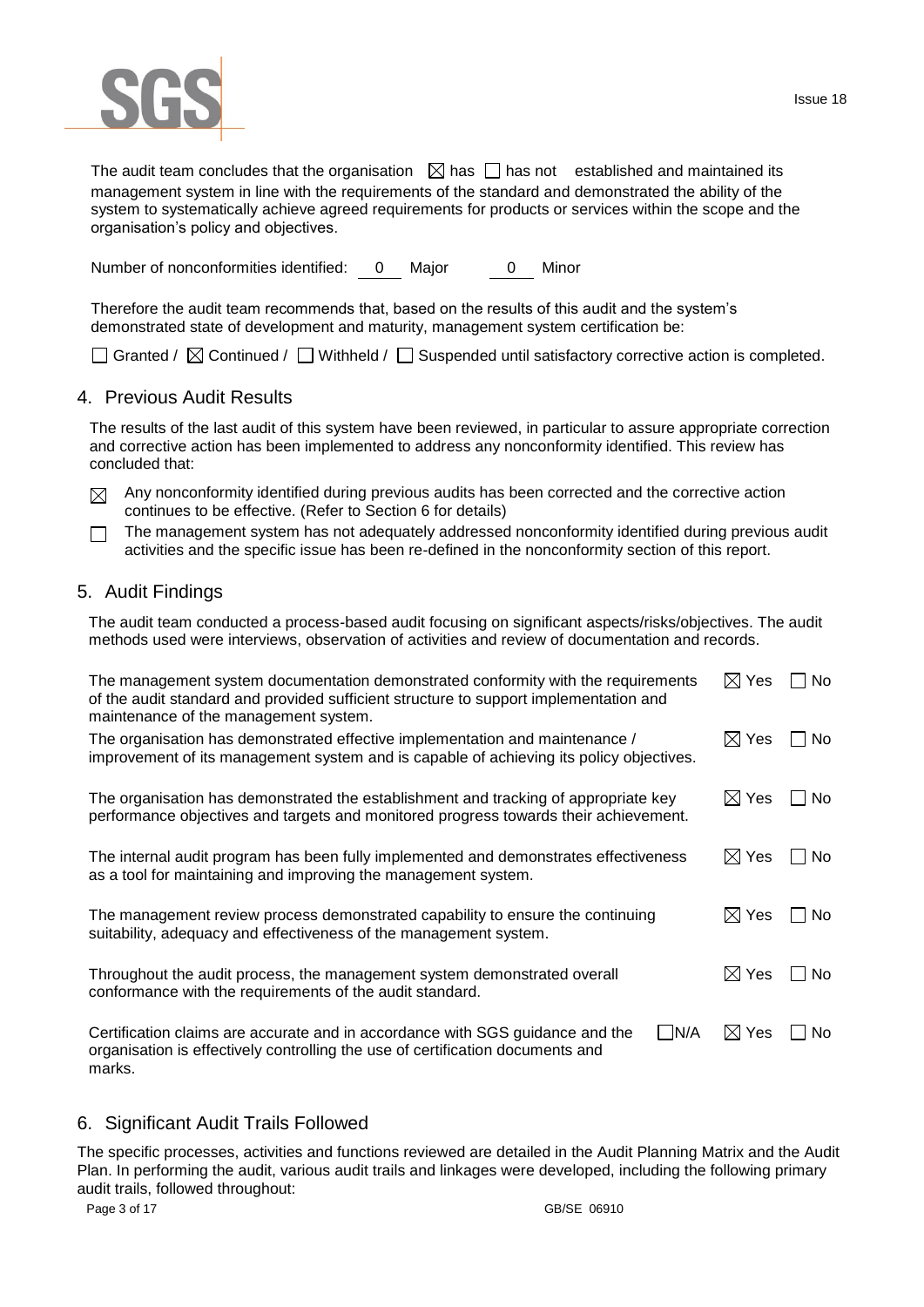

Relating to Previous Audit Results: *(additional text required against italic font)*

| All observations, opportunities for improvement and<br>nonconformities reviewed and suitably addressed:    | $\boxtimes$ Yes | l I No | None raised |
|------------------------------------------------------------------------------------------------------------|-----------------|--------|-------------|
| Evidence:                                                                                                  |                 |        |             |
| Internal Audit – The addition of a date in the tracking sheet field will ensure visibility of time take to |                 |        |             |

close. The benefit to the process is rapid assessment of timely closure. **Closed**.

No other OFIs or OBS raised at V3.

Relating to this Audit: *(additional text required against italic font)*

### **Changes:**

| Level of Integration?                                                                                                             | $\boxtimes$<br>N/A | Basic           | High |
|-----------------------------------------------------------------------------------------------------------------------------------|--------------------|-----------------|------|
| Key/Significant Organisational changes? (e.g key personnel, client activities,<br>management system)                              |                    | $\boxtimes$ Yes | l No |
| Key/Significant System changes?                                                                                                   |                    | $\boxtimes$ Yes | l No |
| Sample reviewed:<br>No significant changes since V3.<br>Headcount is the same and only 1 new starter.<br>No changes to processes. |                    |                 |      |

# **Management Review:**

| Undertaken at defined intervals?                                                                | $\boxtimes$ Yes | No   |
|-------------------------------------------------------------------------------------------------|-----------------|------|
| Date of last review. 10/3/15 as seen by previous auditor.                                       |                 |      |
| Attended by Senior Management?                                                                  | $\boxtimes$ Yes | No   |
| All required inputs/outputs?                                                                    | $\boxtimes$ Yes | l No |
| Evidence:<br>No new MR since the previous surveillance visit.<br>Due September 2015 as planned. |                 |      |

## **Internal Audits:**

| Programme/schedule in place, audits conducted on time?                                                    | $\boxtimes$ Yes | l No |
|-----------------------------------------------------------------------------------------------------------|-----------------|------|
| Reported satisfactorily, containing objective evidence and showing impartiality?                          | $\boxtimes$ Yes | l No |
| Actions identified, suitably addressed within defined timescale?                                          | $\boxtimes$ Yes | l No |
| Sample reviewed:                                                                                          |                 |      |
| Reviewed the audit schedule, most areas covered once each year with the more critical areas covered twice |                 |      |

or more frequently.

Takes into consideration risk, process changes and staff changes.

### **External communications/Customer feedback (incl. comments/suggestions):**

| Received from customer, interested parties?                                                                                          | $\boxtimes$ Yes | No   |
|--------------------------------------------------------------------------------------------------------------------------------------|-----------------|------|
| Reported, reviewed and investigated?                                                                                                 | $\boxtimes$ Yes | □ No |
| Actions identified, suitably addressed and communicated within defined<br>timescale?                                                 | $\boxtimes$ Yes | l No |
| Sample reviewed:<br>Client feedback questionnaires initiated at project completion.<br>Seen recent London Underground 18th May 2015. |                 |      |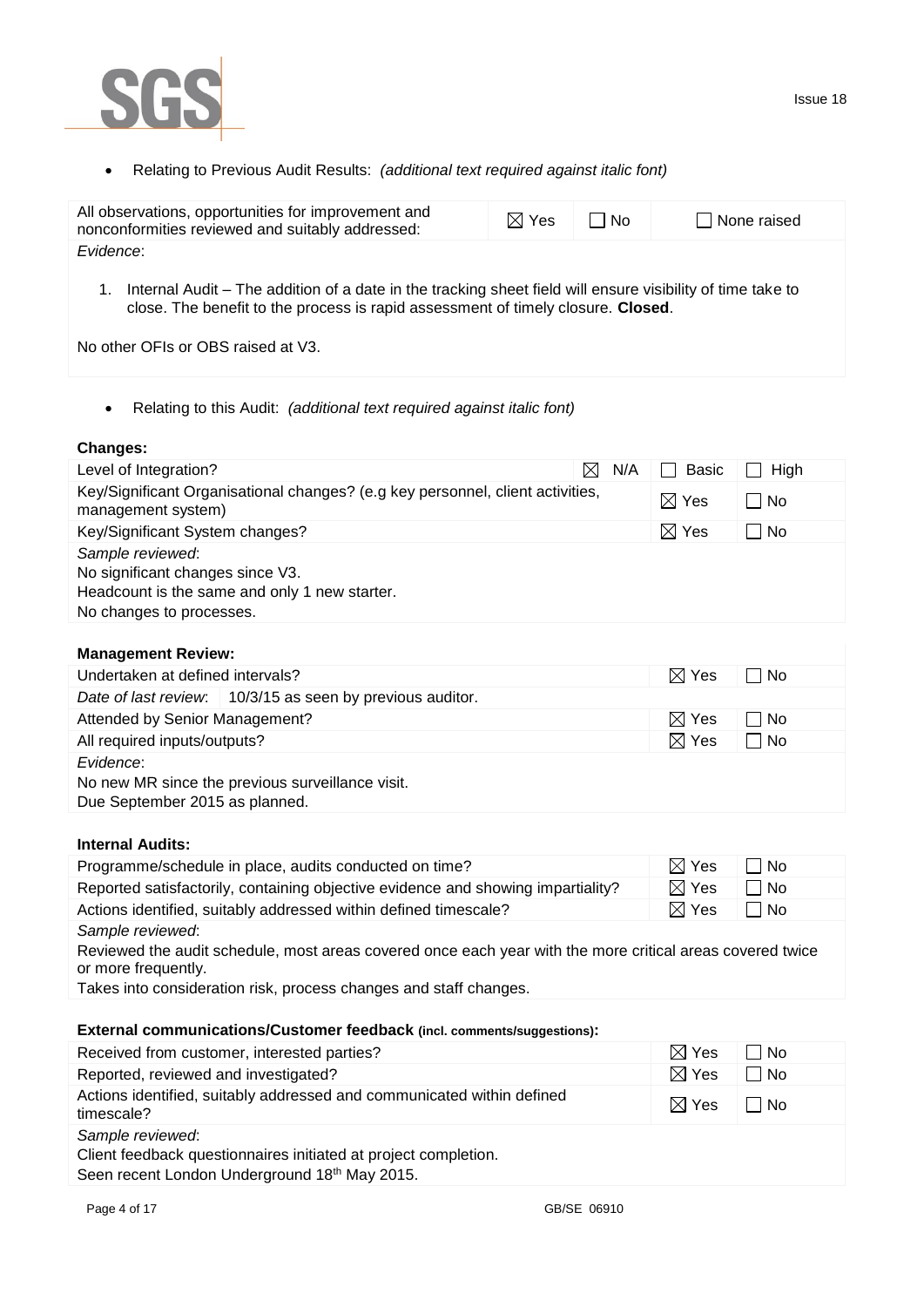| DUR                                                                                                                                                                             |                 | 1554 <del>e</del> 16 |
|---------------------------------------------------------------------------------------------------------------------------------------------------------------------------------|-----------------|----------------------|
| Tubelines - April 2015.<br>Generally good feedback, some "fair" comments but with justification reviewed.                                                                       |                 |                      |
| No adverse trend.                                                                                                                                                               |                 |                      |
| <b>Customer satisfaction process (9001):</b>                                                                                                                                    |                 |                      |
| Received from customer?                                                                                                                                                         | $\boxtimes$ Yes | $\Box$ No            |
| Results reviewed, used for continual improvement of the effectiveness of the<br>QMS?                                                                                            | $\boxtimes$ Yes | $\Box$ No            |
| Sample reviewed:<br>As above, also includes on each project site visits by supervisors to carry out competence checks as seen<br>completed by Graham Hill - 17/7/15 and 3/8/15. |                 |                      |

## **Objectives:**

COC

| Measurable objectives, control objectives, annex A clearly defined?             | $\boxtimes$ Yes | l No |
|---------------------------------------------------------------------------------|-----------------|------|
| Established at relevant functions and levels? (9001)                            | $\boxtimes$ Yes | ⊟ No |
| Programme/Action Plan established and adhered to? (14001/18001/50001) n/a       | □ Yes           | □ No |
| Sample reviewed:<br>Within the management review process, defined and reviewed. |                 |      |

### **Legislation:**

| Demonstrated awareness of all applicable legal and other requirements?                       | $\boxtimes$ Yes | No          |
|----------------------------------------------------------------------------------------------|-----------------|-------------|
| Arrangements in place to monitor amendments to legal and other requirements?                 | $\boxtimes$ Yes | $\sqcap$ No |
| Sample of recent changes reviewed: FORS, CIRASS, LINKuP, FIRAS, iCATS, CHAS, safecontractor. |                 |             |
| Full evaluation of compliance taken place at periodic intervals? (14001/18001)               | ∣ Yes           | l No        |
| Records of the results (including evidence) of evaluations retained? (14001/18001)           | l Yes           | $\Box$ No   |
| Actions identified and addressed? (14001/18001)                                              | □ Yes           | ∩ No        |
| Sample reviewed: n/a 9001 only.                                                              |                 |             |

| Incidents, complaints, correction and corrective action (dependent on standard): |                 |                   |  |
|----------------------------------------------------------------------------------|-----------------|-------------------|--|
| Identified, investigated, actioned, reported in accordance with requirements?    | $\boxtimes$ Yes | ⊥ I No            |  |
| Actions identified and addressed?                                                | $\boxtimes$ Yes | l IN <sub>O</sub> |  |
| Sample reviewed:                                                                 |                 |                   |  |

None logged since the previous surveillance visit.

Queried this lack of complaints since 2010. Justifiable, shown evidence of email correspondence from client who was seemingly complaining. However, he didn't wish to pursue a complaint and

### **Preventive action:**

| Identified, actioned, reported in accordance with requirements?                 | $\boxtimes$ Yes | l No |  |
|---------------------------------------------------------------------------------|-----------------|------|--|
| Actions identified and addressed?                                               | $\boxtimes$ Yes | l No |  |
| Sample reviewed:<br>As seen above.<br>Business Continuity Plan reviewed 6/1/15. |                 |      |  |

### **Aspects/Hazards/Risks (Not Required for ISO9001):**

| All Aspects/Reasonably Foreseeable Hazards identified? | <b>Yes</b> | l No        |
|--------------------------------------------------------|------------|-------------|
| All Aspects/Consequential Risks evaluated?             | Yes        | $\sqcap$ No |
| Appropriate control measures applied?                  | l l Yes    | $\sqcap$ No |
| Suitable monitoring in place?                          | Yes        | $\Box$ No   |
| Review undertaken at defined intervals?                | Yes        | ∃ No        |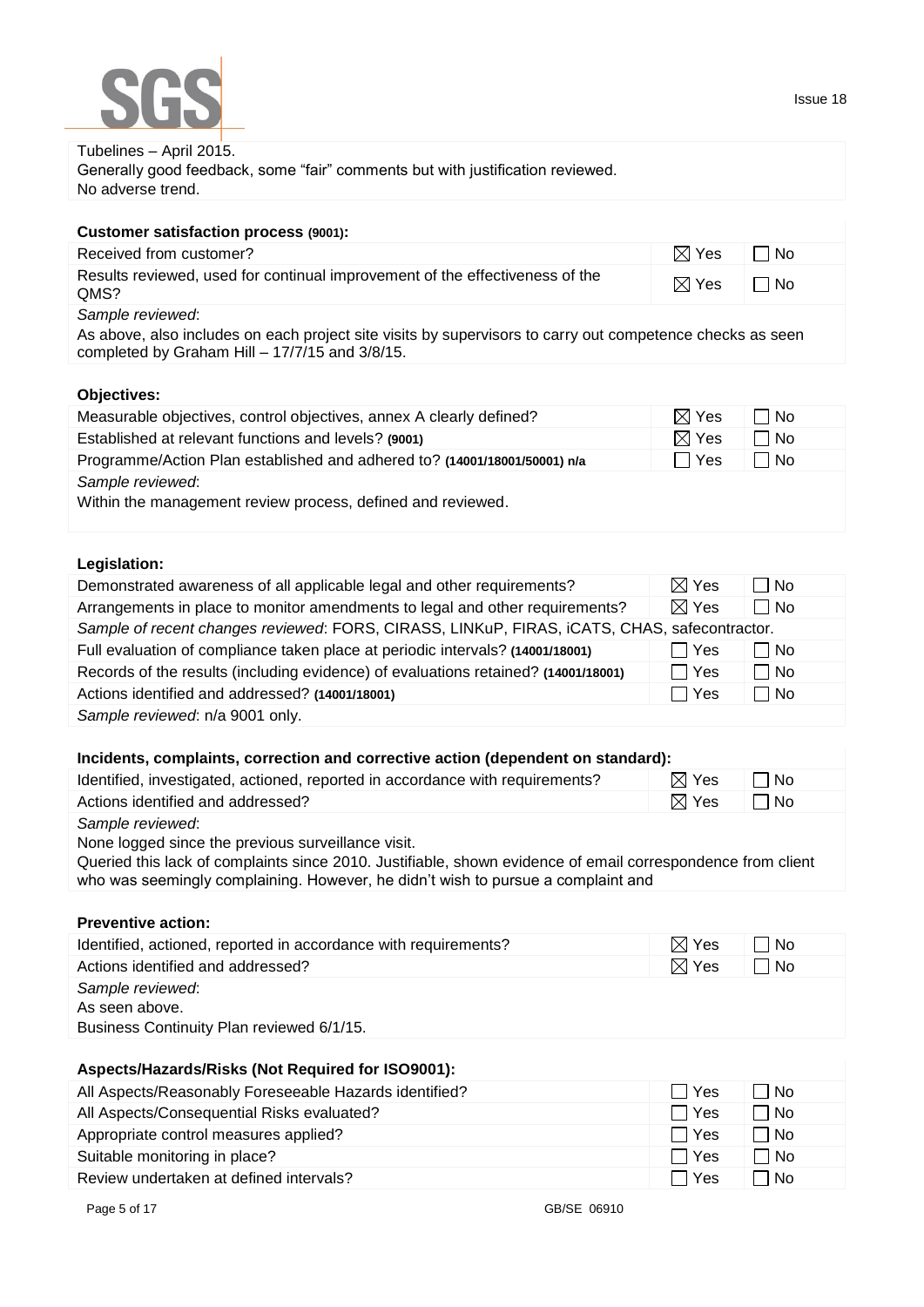

### **Operational Audit Trails:**

*Additional requirements identified from the audit plan*:

Request for product from site: Reviewed the Greenford site correspondence: 17/8/15 Times sheets Daily site report Photo Register. Material & Plant request sheet. Sign in/out sheet. All completed correctly and legible.

Business continuity and DR plan: Seen last reviewed 6/1/15 Good level of detail included. Annually reviewed at top level management meetings.

PAT testing & Calibration: Internally trained staff to carry out 3 monthly checks of all equipment from site and internal. Competence and training certification seen for Mark Ross and Bob Gregory. Test equipment (PAT tester) within calibration cycle 5356 due 25/3/16 Schedule up to date for retesting for all equipment. Measuring wheel checks, 5 off. 5343, checked against a tape measure which has no recorded condition check. OFI.

- 7. Nonconformities None raised this visit.
- 8. General Observations & Opportunities for Improvement
	- 1. Opportunity for Improvement Please record at least a condition check of the tape measure used to check the measuring wheels against. Give it a serial number for identification purposes.

### Observations:

- 1. Positive comment The communication and correspondence from site to office remains very robustly upheld, including the morning meeting which helps to promote timely action and progress of the projects.
- 2. Demonstration of competence also remains tightly controlled. Well done.

No corrective action requests identified this visit, therefore certification shall continue. Client requests certification against new 9001 standard requirements as soon as possible.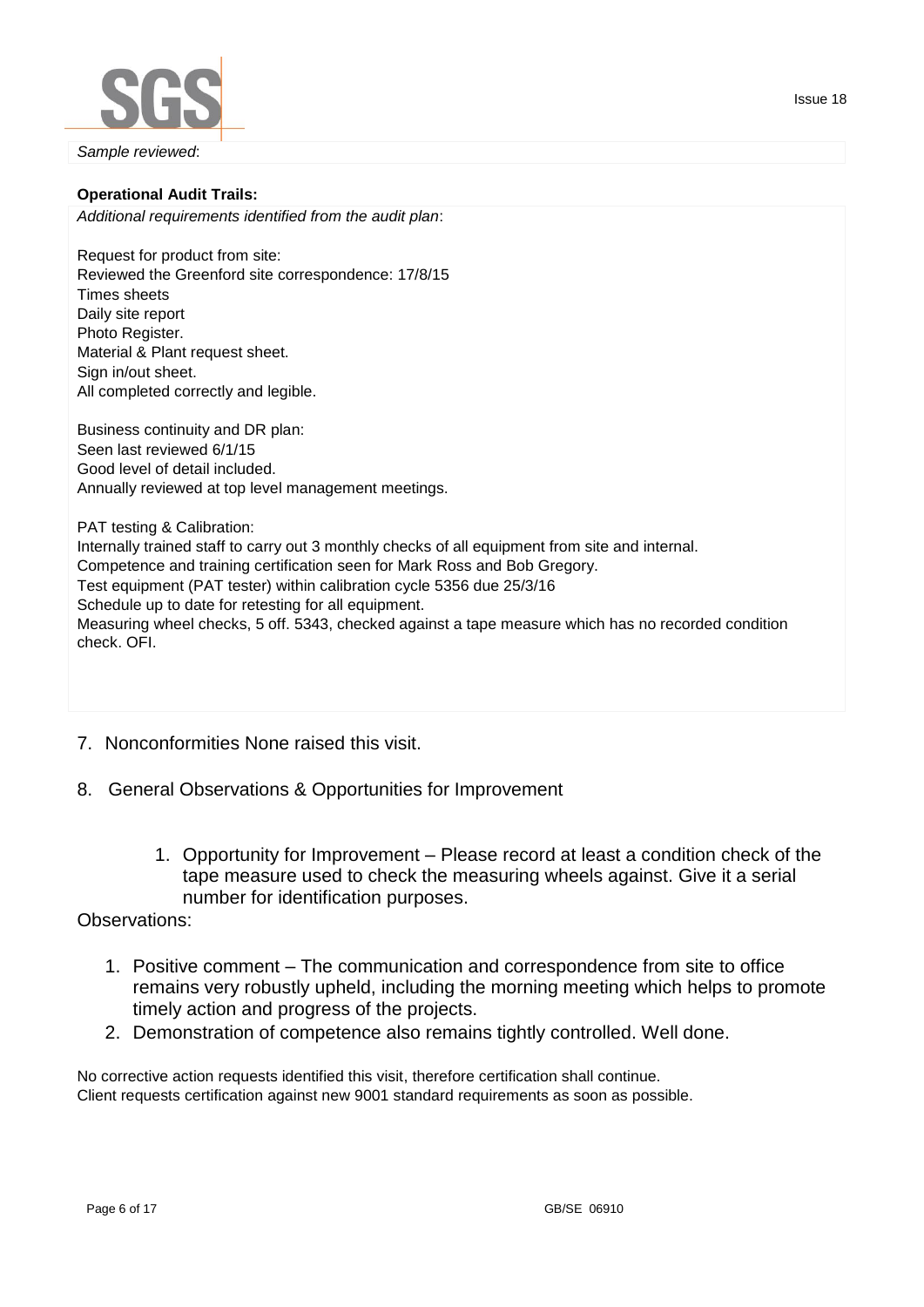

## Issue 18

# 9. Opening and Closing Meeting Attendance Record

| Name        | Position              | Opening | Closing |
|-------------|-----------------------|---------|---------|
| Deborah Cox | Senior Office manager | Yes     | Yes     |
|             |                       |         |         |
|             |                       |         |         |
|             |                       |         |         |
|             |                       |         |         |
|             |                       |         |         |
|             |                       |         |         |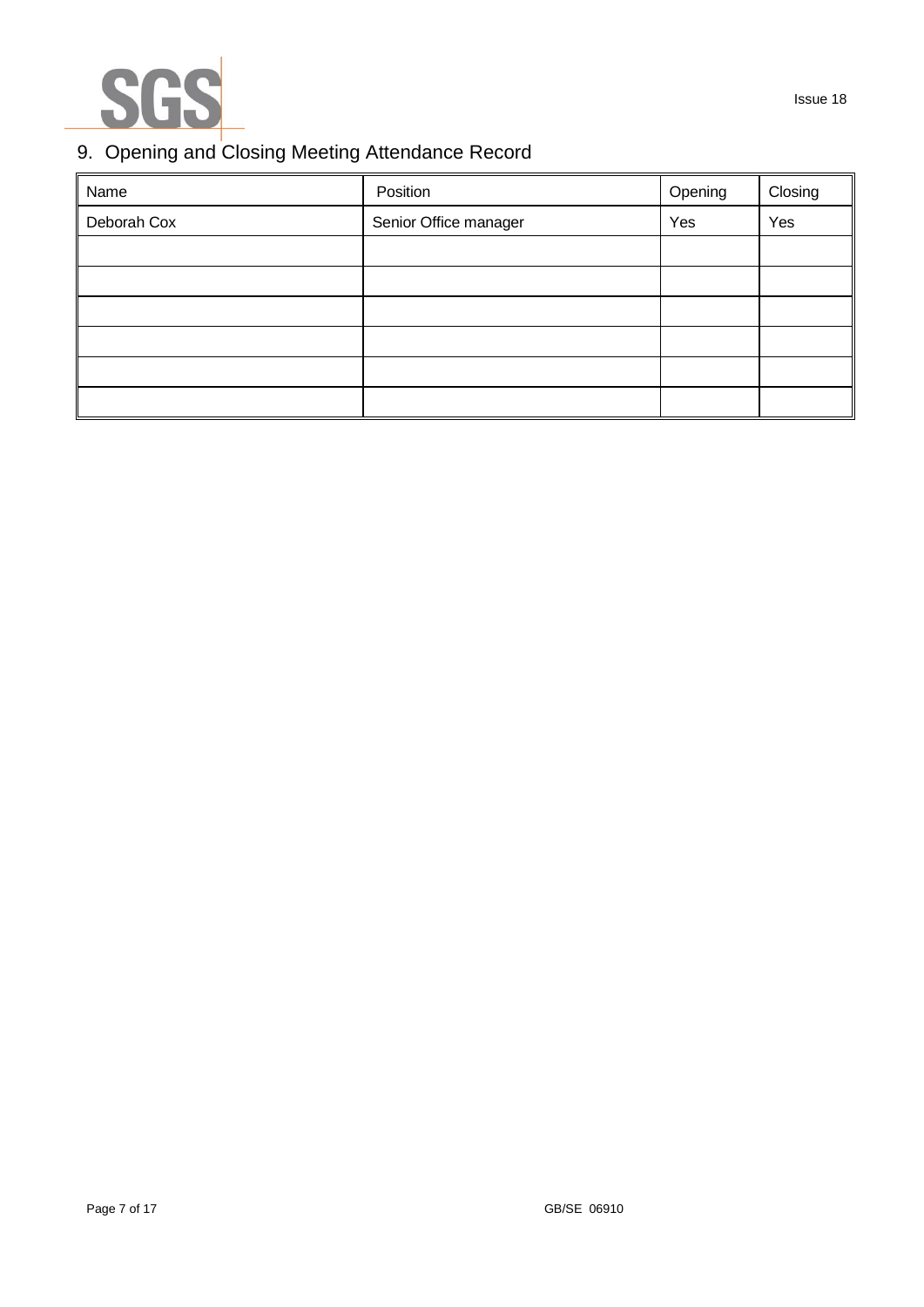

# Audit Plan (Current Visit)

| Organisation:                        | D & D Rail Ltd                                                    |                                                                                                                  |            |  |  |
|--------------------------------------|-------------------------------------------------------------------|------------------------------------------------------------------------------------------------------------------|------------|--|--|
| Address:                             | Time House<br><b>Time Square</b><br><b>Basildon</b>               |                                                                                                                  |            |  |  |
|                                      | Essex                                                             |                                                                                                                  |            |  |  |
|                                      | SS <sub>14</sub> 1DJ                                              |                                                                                                                  |            |  |  |
| Visit Number:                        | 4                                                                 | Actual Visit Date(s):                                                                                            | 18-08-2015 |  |  |
| Visit Due by Date:                   | 4/8/2015<br>For auditor information only                          |                                                                                                                  |            |  |  |
| Lead Auditor:                        | Mike Swanson                                                      |                                                                                                                  |            |  |  |
| Team Member(s):                      | n/a                                                               |                                                                                                                  |            |  |  |
| Additional<br>Attendees and<br>Roles | None                                                              |                                                                                                                  |            |  |  |
| Standard(s):                         | ISO 9001:2008 - Quality Management System Certification           |                                                                                                                  |            |  |  |
| Audit Language:                      | English                                                           |                                                                                                                  |            |  |  |
| Audit Scope:                         | ISO 9001:2008 - Quality Management<br><b>System Certification</b> | Construction and maintenance: new and<br>refurbishment projects, excluding clause<br>7.3 Design and Development. |            |  |  |

*Audit objectives: To confirm that the management system has been established and implemented in accordance with the requirements of the audit standard.*

| Date    | Time  | Auditor | Area / Department / Process / Function   | <b>Key Contact</b> |
|---------|-------|---------|------------------------------------------|--------------------|
| 18/8/15 | 9.00  | MJS.    | Opening meeting                          | Deborah Cox        |
|         |       |         | Changes since V3                         |                    |
|         |       |         | Data analysis and performance management |                    |
|         |       |         | Management review                        |                    |
|         |       |         | Internal audit & Corrective action       |                    |
|         |       |         | Process risk & Preventive action         |                    |
|         | 10.30 |         | Complaints / feedback management         |                    |
|         |       |         | Competence review                        |                    |
|         |       |         | Request for product from site            |                    |
|         |       |         | Tools & Product return from site         |                    |
|         |       |         | <b>PAT &amp; Calibration of tools</b>    |                    |
|         |       |         | <b>Business &amp; Disaster Planning</b>  |                    |
|         | 12.00 |         | Prepare report                           |                    |
|         | 13.00 |         | Closing meeting                          |                    |
|         |       |         |                                          |                    |

Times are approximate and will be confirmed at the opening meeting prior to commencement of the audit.

 SGS auditors reserve the right to change or add to the elements listed before or during the audit depending on the results of on-site investigation.

A private place for preparation, review and conferencing is requested for the auditor's use.

Please provide a light working lunch on-site each audit day.

Your contract with SGS is an integral part of this audit plan and details confidentiality arrangements, audit scope, information on follow up activities and any special reporting requirements.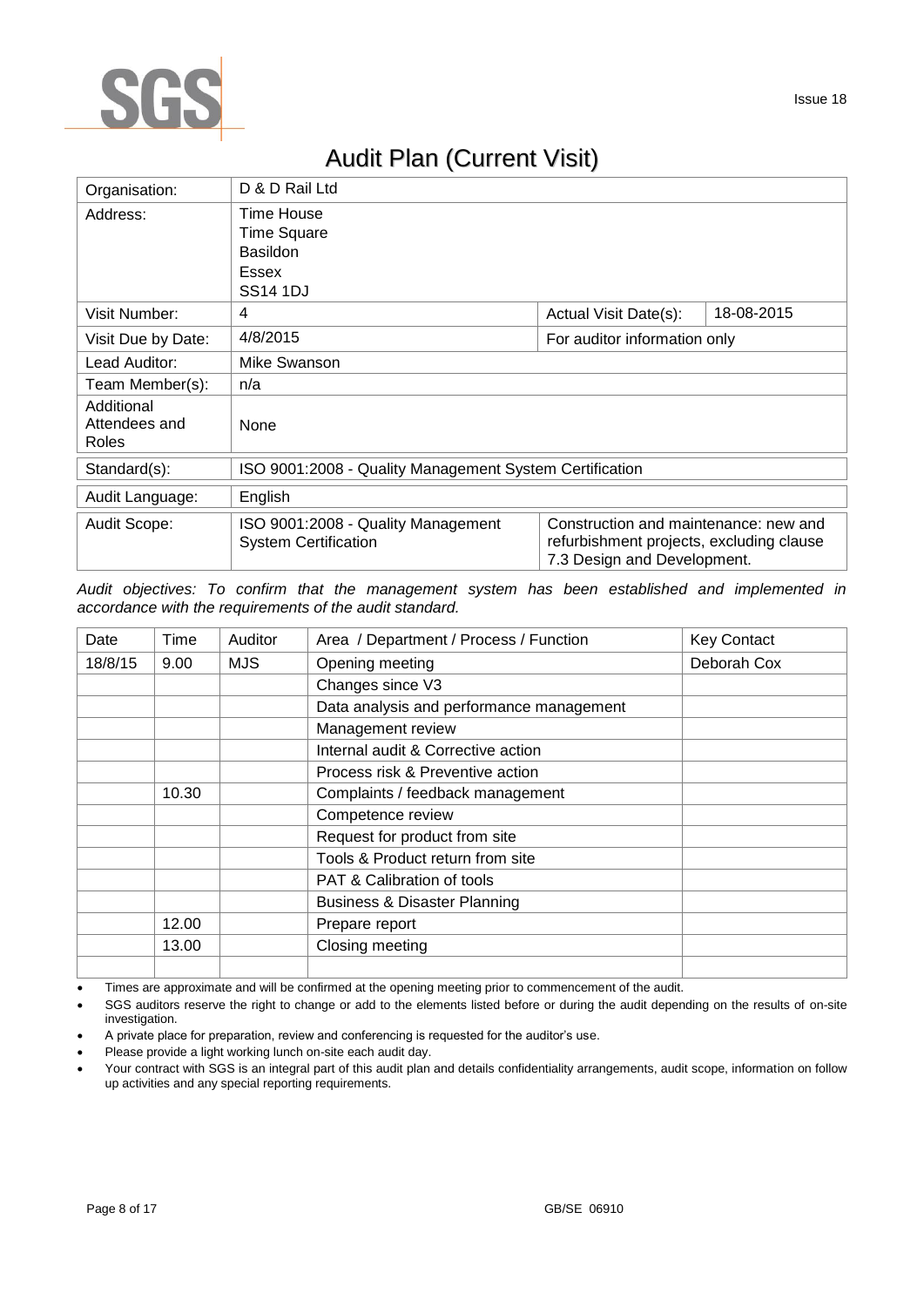

# Audit Plan (Next Visit)

| Organisation:                               | D & D Rail Ltd                                                                  |                                                                                                                  |        |  |
|---------------------------------------------|---------------------------------------------------------------------------------|------------------------------------------------------------------------------------------------------------------|--------|--|
| Address:                                    | Time House<br><b>Time Square</b><br><b>Basildon</b><br>Essex<br><b>SS14 1DJ</b> |                                                                                                                  |        |  |
| Visit Number:                               | 5                                                                               | Agreed Visit Date(s):                                                                                            | 9/2/16 |  |
| Visit Due by Date:                          | 4/2/2016                                                                        | For auditor information only                                                                                     |        |  |
| Lead Auditor:                               | Mike Swanson                                                                    |                                                                                                                  |        |  |
| Team Member(s):                             | n/a                                                                             |                                                                                                                  |        |  |
| Additional<br>Attendees and<br><b>Roles</b> | None                                                                            |                                                                                                                  |        |  |
| Standard(s):                                | ISO 9001:2008 - Quality Management System Certification                         |                                                                                                                  |        |  |
| Audit Language:                             | English                                                                         |                                                                                                                  |        |  |
| Audit Scope:                                | ISO 9001:2008 - Quality Management<br><b>System Certification</b>               | Construction and maintenance: new and<br>refurbishment projects, excluding clause<br>7.3 Design and Development. |        |  |

*Audit objectives: To confirm that the management system has been established and implemented in accordance with the requirements of the audit standard.*

| Date   | Time | Auditor | Area / Department / Process / Function   | <b>Key Contact</b> |
|--------|------|---------|------------------------------------------|--------------------|
| 9/2/16 | 9.00 | MJS.    | Opening meeting                          | Deborah Cox        |
|        |      |         | Data analysis and performance management |                    |
|        |      |         | Management review                        |                    |
|        |      |         | Internal audit & Corrective action       |                    |
|        |      |         | Process risk & Preventive action         |                    |
|        |      |         | Complaints / feedback management         |                    |
|        |      |         | Goods receiving                          |                    |
|        |      |         | Request for product from site            |                    |
|        |      |         | Tools & Product return from site         |                    |
|        |      |         | Service Delivery                         |                    |
|        |      |         | PAT & Calibration of tools               |                    |
|        |      |         | <b>Business &amp; Disaster Planning</b>  |                    |
|        |      |         | Prepare report                           |                    |
|        | 1.00 |         | Closing meeting                          |                    |
|        |      |         |                                          |                    |
|        |      |         |                                          |                    |
|        |      |         |                                          |                    |
|        |      |         |                                          |                    |

#### **Notes to Client:**

- Times are approximate and will be confirmed at the opening meeting prior to commencement of the audit.
- SGS auditors reserve the right to change or add to the elements listed before or during the audit depending on the results of on-site investigation.
- A private place for preparation, review and conferencing is requested for the auditor's use.
- Please provide a light working lunch on-site each audit day.
- Your contract with SGS is an integral part of this audit plan and details confidentiality arrangements, audit scope, information on follow up activities and any special reporting requirements.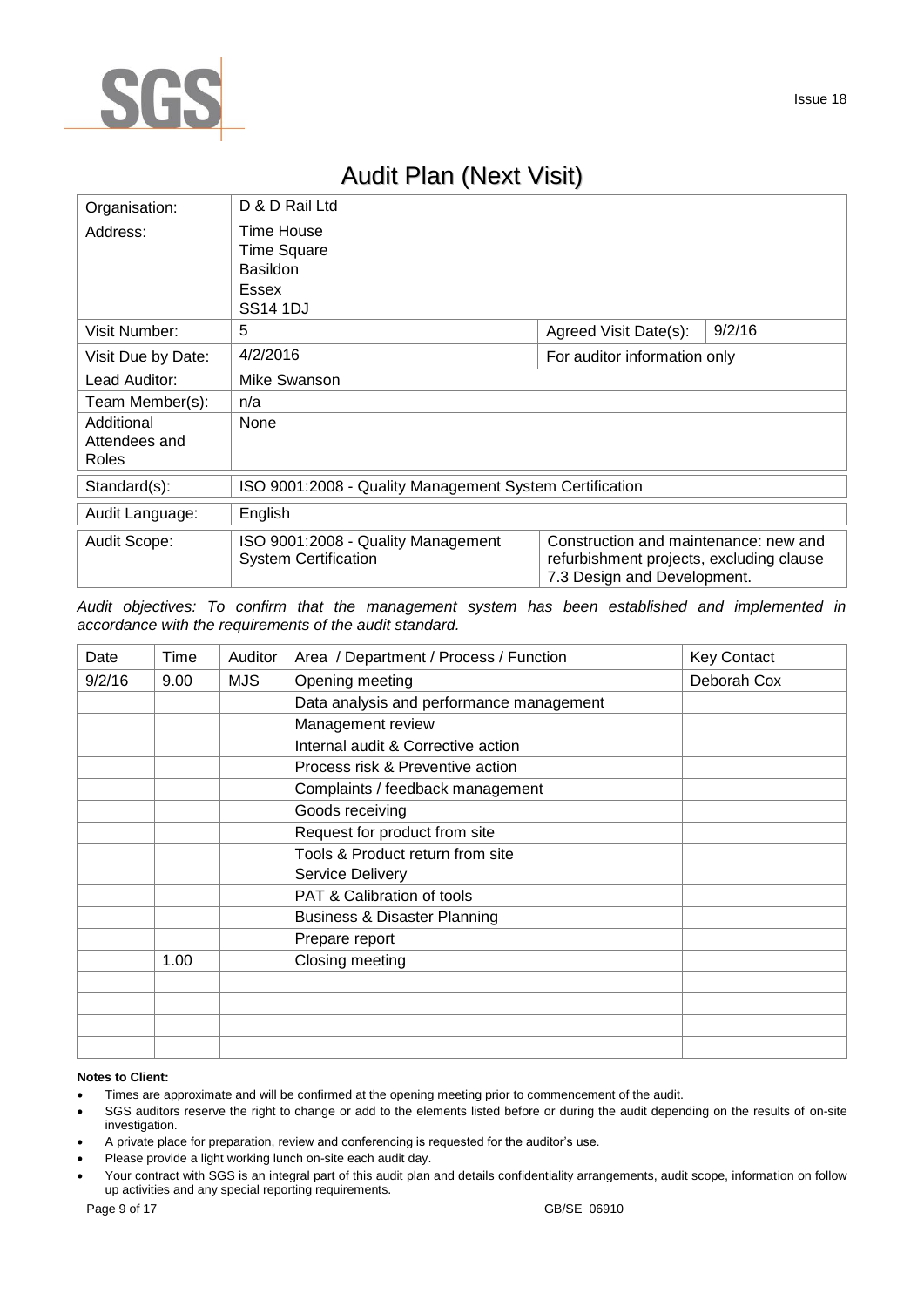

# Audit Planning Matrix

|                                                  |                                      | Visits:                                                    | V <sub>1</sub> R | V <sub>2</sub> | V <sub>3</sub> | V <sub>4</sub> | V <sub>5</sub> | V <sub>6</sub> | V <sub>1</sub> R |
|--------------------------------------------------|--------------------------------------|------------------------------------------------------------|------------------|----------------|----------------|----------------|----------------|----------------|------------------|
|                                                  |                                      | Dates:                                                     | 22/1/14          | 1/8/14         | 6/2/15         | 18/8/15        | 9/2/16         | $-18/16$       | $-1/17$          |
| Area / Department /<br><b>Process / Function</b> | ASPECTS, RISKS,<br><b>OBJECTIVES</b> | Auditor(s):                                                | <b>MJS</b>       | <b>MJS</b>     | <b>TS</b>      | <b>MJS</b>     | <b>MJS</b>     | <b>MJS</b>     | <b>MJS</b>       |
|                                                  |                                      | <b>Clauses</b>                                             |                  |                |                |                |                |                |                  |
| QMS                                              | Strategy plan                        | $4.1 - 4.2$                                                | X                |                | X              | X              | $\circ$        | $\circ$        | $\circ$          |
| Management<br>Responsibility                     |                                      | 5.1-5.6 8.4 8.5                                            | X                | X              | $\mathsf{X}$   | X              | $\circ$        | $\circ$        | $\circ$          |
| Resource Management                              | Objectives for staff                 | 6.1 6.2.1 6.2.2 6.3                                        | $\mathsf{X}$     |                | $\mathsf{X}$   | X              | $\circ$        | $\circ$        | $\circ$          |
| <b>Contract Review</b>                           |                                      | $7.2$ $7.4$                                                | X                |                | X              |                | $\circ$        | $\circ$        | $\circ$          |
| Purchasing<br>Subcontractor<br>Monitoring        | Objectives for sub-contractors       | 7.4                                                        |                  | X              | X              | X              | $\circ$        | $\circ$        | $\circ$          |
| Stores &<br>Purchasing                           |                                      | 6.3 6.4 7.4 7.5 8.3 8.5.2                                  | $\mathsf{X}$     |                | X              | $\mathsf{X}$   | $\circ$        | $\circ$        | $\circ$          |
| Service Delivery                                 | <b>KPIs</b>                          | 5.4 6.2.2 6.3 6.4 7.1 7.5 7.6<br>8.2.1 8.3 8.2.3 8.2.4 8.5 | $\sf X$          | X              | X              | X              | $\circ$        | $\circ$        | $\circ$          |
| Measurement/Monitoring                           | <b>KPIs</b>                          | 8.1 8.2.1 8.2.2<br>8.2.3<br>5.4<br>8.4 8.5<br>8.2.4        | $\sf X$          |                | X              | X              | $\circ$        | $\circ$        | $\circ$          |
| <b>Work Environment</b>                          |                                      |                                                            | $\mathsf{X}$     |                | $\mathsf{X}$   |                | $\circ$        | $\circ$        | $\circ$          |
| <b>Business continuity</b>                       |                                      |                                                            |                  | X              | X              |                | $\circ$        | $\circ$        | $\circ$          |
| Disaster recovery                                |                                      |                                                            | X                | X              | X.             | X              | $\circ$        | $\circ$        | $\circ$          |
| <b>General Notes:</b>                            |                                      |                                                            |                  |                |                |                |                |                |                  |

In column 1, list the departments, processes, activities or other functional units, as defined by the organisation. These should be the same departments and/or processes identified on the audit plan. In column 2, list the primary or critical aspects, objectives and/or KPIs applicable to the department, process or activity.

In column 3, list all the elements of the applicable standard that relate to each activity or process defined in column 1 (when complete, each element of the standard must be listed in column 2 at least once).

For planned visits, indicate with an "O" in the box for each process to be covered.

For each completed visit, mark "X" in the box for each department or process covered. If nonconformities are identified, note the number of minors and/or majors identified in each department or process.

For integrated contracts please record level of the integration of the client's IMS in the 'General notes' section.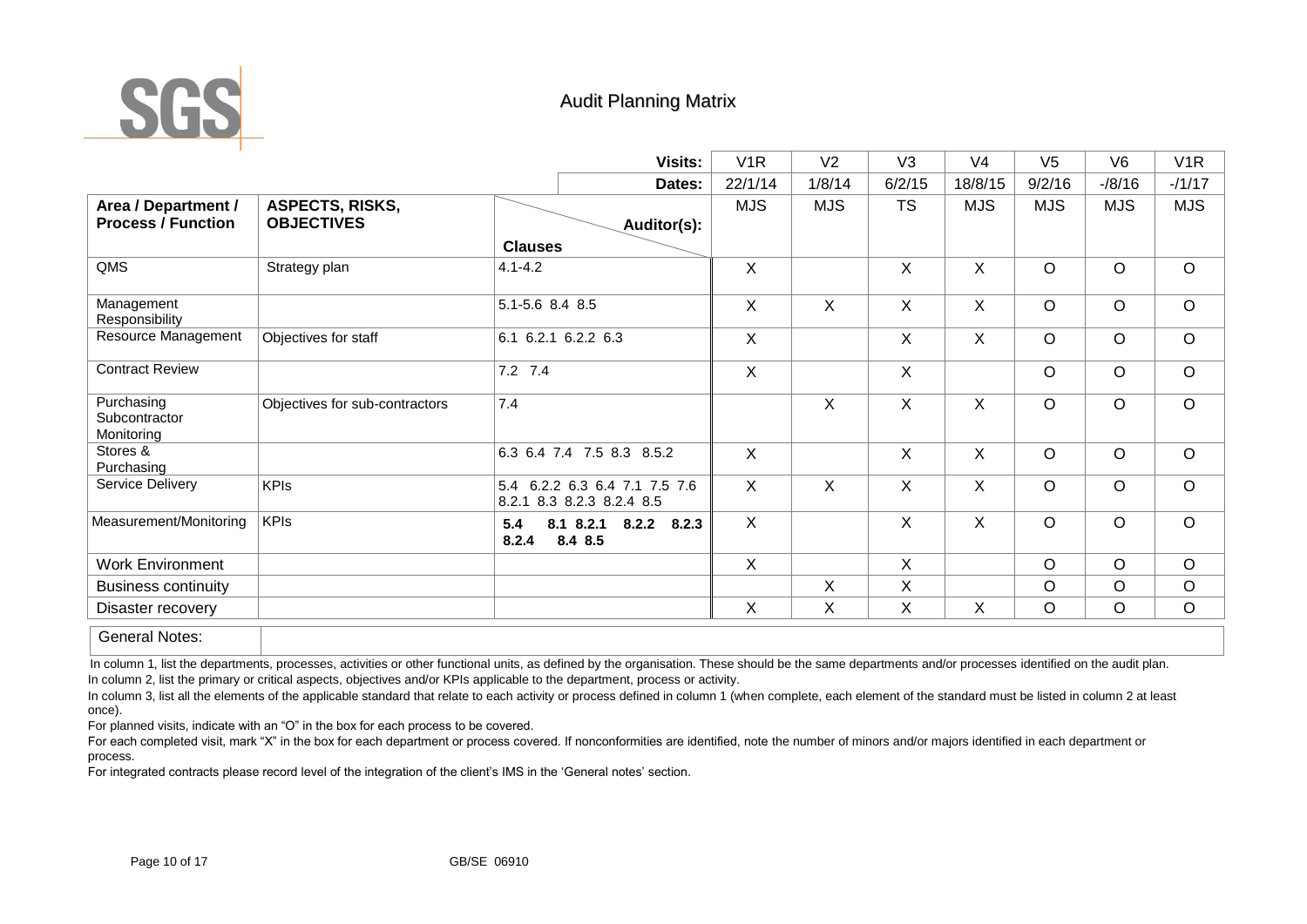

### **CERTIFICATION HISTORY REVIEW**

**Client Name: D & D Rail Ltd**  $\vert$  **Contract#: GB/SE 06910** 

**Location(s)**: Basildon

## **Section A: To Be Completed At Pre-Renewal Visit**

The Pre-Renewal visit shall include an in-depth review of the client's certification history to identify whether there are any special considerations which need to be taken into account for the Renewal visit. The review should include any changes to the organization and system, prior audit reports and nonconformities over the certification cycle, complaints or serious incidents and any other pertinent information. This form may be used to note or comment on significant factors relating to the execution of subsequent visits (eg: this client is a satellite operation of a multi-site organization; Management Review, Internal Audits, Corrective and Preventive Action controlled from a different site; seasonal work, large degree of automation, etc.).

### **Management System:**

| .aagoo oyo.o<br>The organization has made significant changes to its management system or small refinements?<br>$\Box$ Small Refinements<br><b>Significant Changes</b><br>Upper Management are actively involved in the operation of the Quality System |  |
|---------------------------------------------------------------------------------------------------------------------------------------------------------------------------------------------------------------------------------------------------------|--|
| <b>Management Active</b><br>Management not active                                                                                                                                                                                                       |  |
| <b>Internal Audit Program:</b>                                                                                                                                                                                                                          |  |
| Internal Responses to Corrective Actions raised result in System Improvement                                                                                                                                                                            |  |
| $\Box$ 'Symptoms' fixed only<br>$\Box$ System Improvement seen                                                                                                                                                                                          |  |
| Internal Audits in Year Three identify improvements as opposed to showing system compliance only                                                                                                                                                        |  |
| Results used to improve system<br>$\Box$ Audits concentrate on compliance only                                                                                                                                                                          |  |
|                                                                                                                                                                                                                                                         |  |
| <b>Corrective and Preventive Action Program</b>                                                                                                                                                                                                         |  |
| Response to Corrective Actions raised concentrates on Root Cause rather than superficial fixes                                                                                                                                                          |  |
| Root Causes Identified<br>Symptoms' fixed only                                                                                                                                                                                                          |  |
| No history or evidence that issues identified through corrective action reappear                                                                                                                                                                        |  |
| $\Box$ Action prevents recurrence<br>Items reappear                                                                                                                                                                                                     |  |
| Evaluate possible future changes to the organization                                                                                                                                                                                                    |  |
| Change in Scope adding Design or diversification of existing products or services                                                                                                                                                                       |  |
| $\Box$ No scope change likely<br>Change in scope projected                                                                                                                                                                                              |  |
| Addition of Sites, number of employees or shifts                                                                                                                                                                                                        |  |
| □ No change to sites / employees / shifts<br>$\Box$ Sites / employees / shifts will change                                                                                                                                                              |  |
| Consideration of Automotive / Aerospace / Technology variants (QS/TE/AS)                                                                                                                                                                                |  |
| No technology variants likely<br>Technology variants likely<br>$\mathbf{1}$                                                                                                                                                                             |  |
| <b>Registration History</b>                                                                                                                                                                                                                             |  |
| The number of corrective actions raised by SGS over the registration period decreases                                                                                                                                                                   |  |
| □ SGS Corrective Actions constant or increase<br>□ SGS Corrective Actions decrease                                                                                                                                                                      |  |
| Do major corrective actions (if any) appear in Year One only?                                                                                                                                                                                           |  |

No Majors, or in Y1 only  $\Box$  Major Corrective Actions in Y2 and/or Y3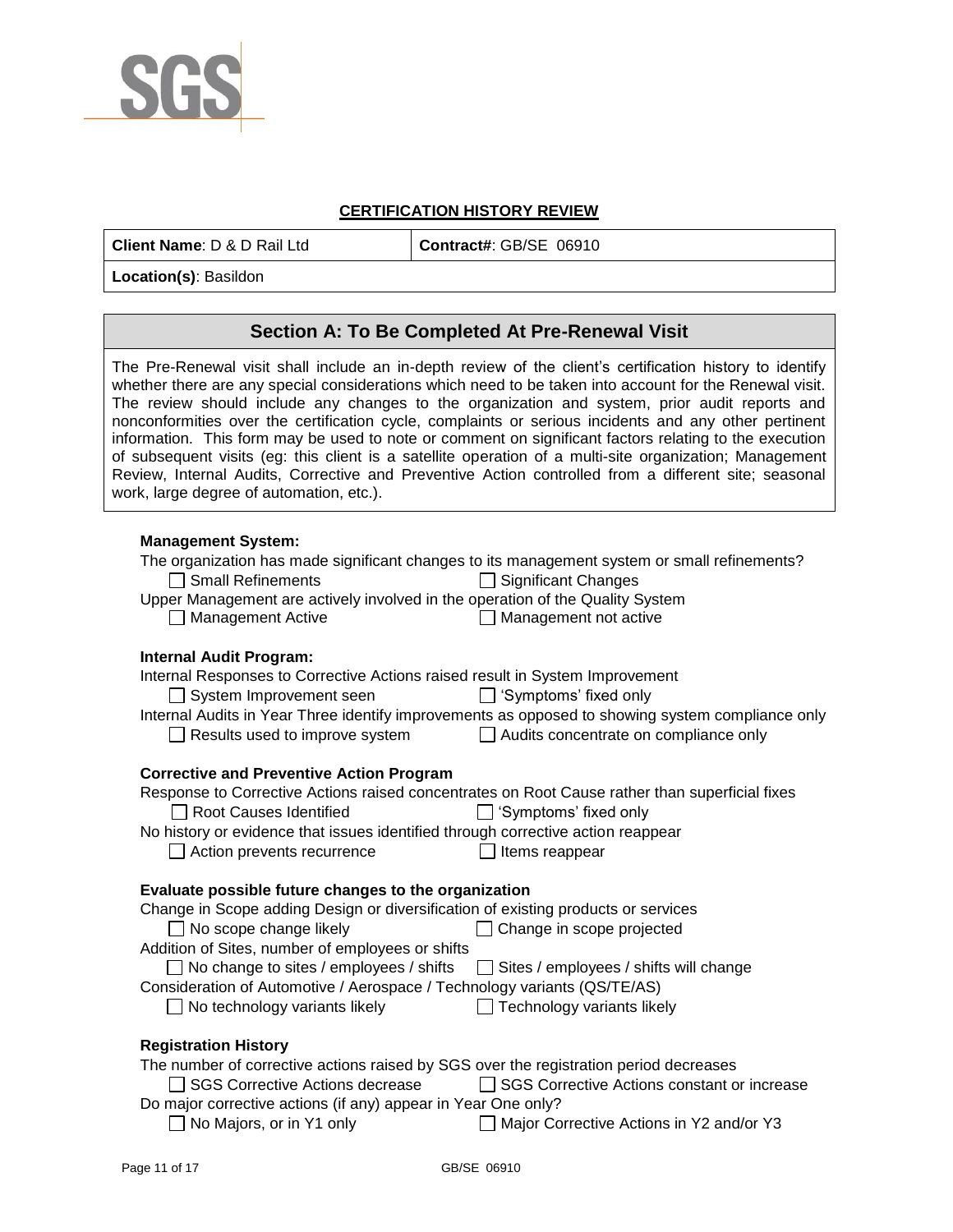

| Based on the above categories,     |                            |              |
|------------------------------------|----------------------------|--------------|
| the client's Management System is: | $\boxtimes$ Well Developed | Satisfactory |
|                                    |                            |              |

Integrated Audits Only – Confirm the current level of integration:  $\Box$  N/A  $\Box$  Basic  $\Box$  High

### **Other information relevant to the planning and execution of the Renewal visit:**

| Number<br>0t | ററ<br>∠∠ | Number     | Number    |  |
|--------------|----------|------------|-----------|--|
| Employees:   |          | of Shifts: | of Sites: |  |

| Other notes or comments relating to the planning and execution of the Renewal visit: |       |  |  |
|--------------------------------------------------------------------------------------|-------|--|--|
|                                                                                      |       |  |  |
|                                                                                      |       |  |  |
|                                                                                      |       |  |  |
|                                                                                      |       |  |  |
|                                                                                      |       |  |  |
|                                                                                      |       |  |  |
|                                                                                      |       |  |  |
|                                                                                      |       |  |  |
|                                                                                      |       |  |  |
|                                                                                      |       |  |  |
| Pre-Renewal review completed by (Name):                                              | Date: |  |  |
|                                                                                      |       |  |  |

### **Section B: To Be Completed Before Renewal Visit**

As part of the Renewal visit planning process, the Lead Auditor (or Team Leader) shall refer to the information in Section A (above) to identify whether there are any special considerations which need to be taken into account for the Renewal visit. Information details shall be confirmed with the client before preparing the Audit Plan for the Renewal visit.

Renewal planning review completed  $\Box$  Information details confirmed with client  $\Box$ 

*Number of user complaints received by SGS*: \_\_\_\_\_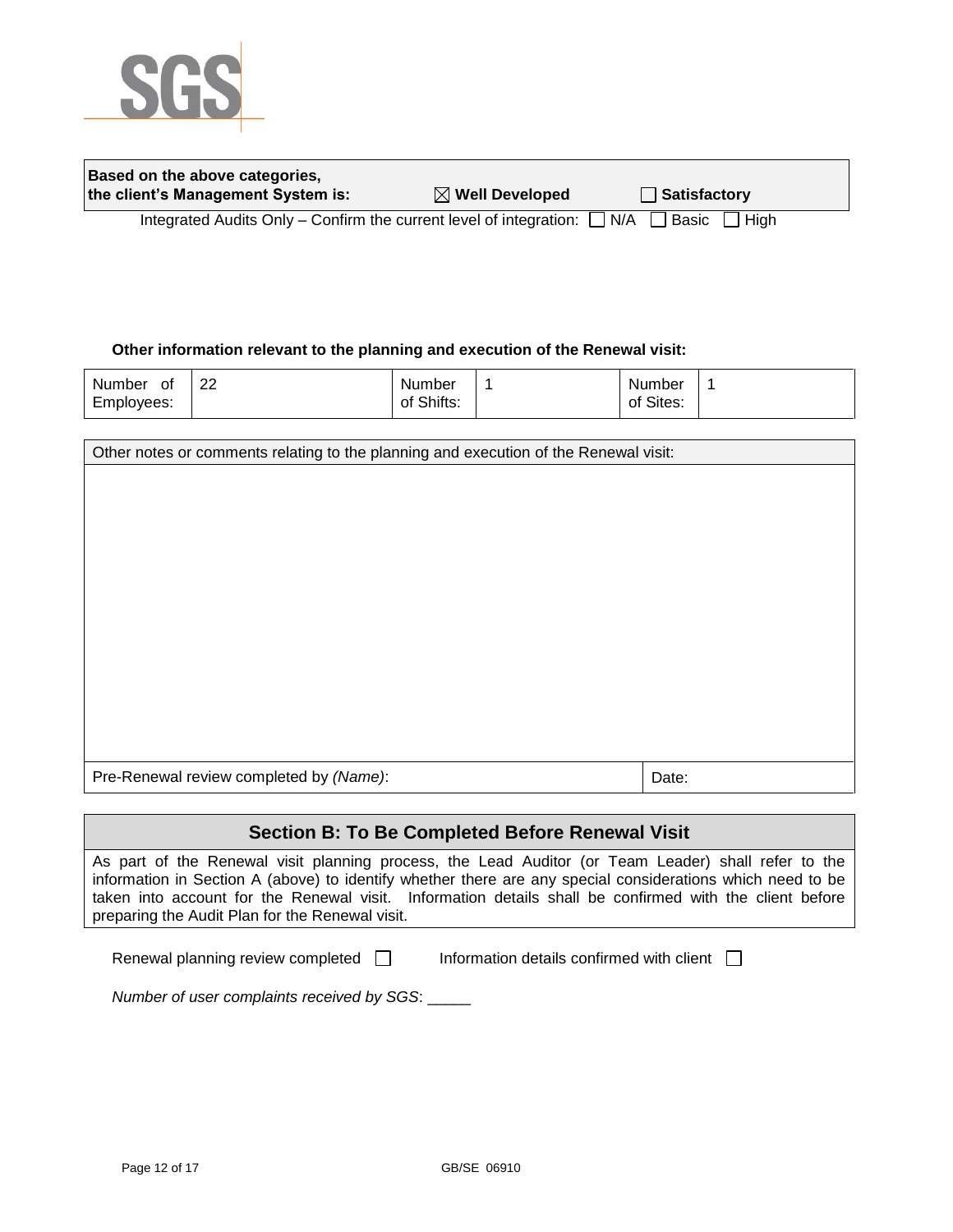

| Other additional notes or comments relating to the planning and execution of the Renewal visit: |       |  |
|-------------------------------------------------------------------------------------------------|-------|--|
|                                                                                                 |       |  |
|                                                                                                 |       |  |
|                                                                                                 |       |  |
|                                                                                                 |       |  |
|                                                                                                 |       |  |
|                                                                                                 |       |  |
|                                                                                                 |       |  |
|                                                                                                 |       |  |
|                                                                                                 |       |  |
|                                                                                                 |       |  |
|                                                                                                 |       |  |
| Renewal planning review completed by (Name):                                                    | Date: |  |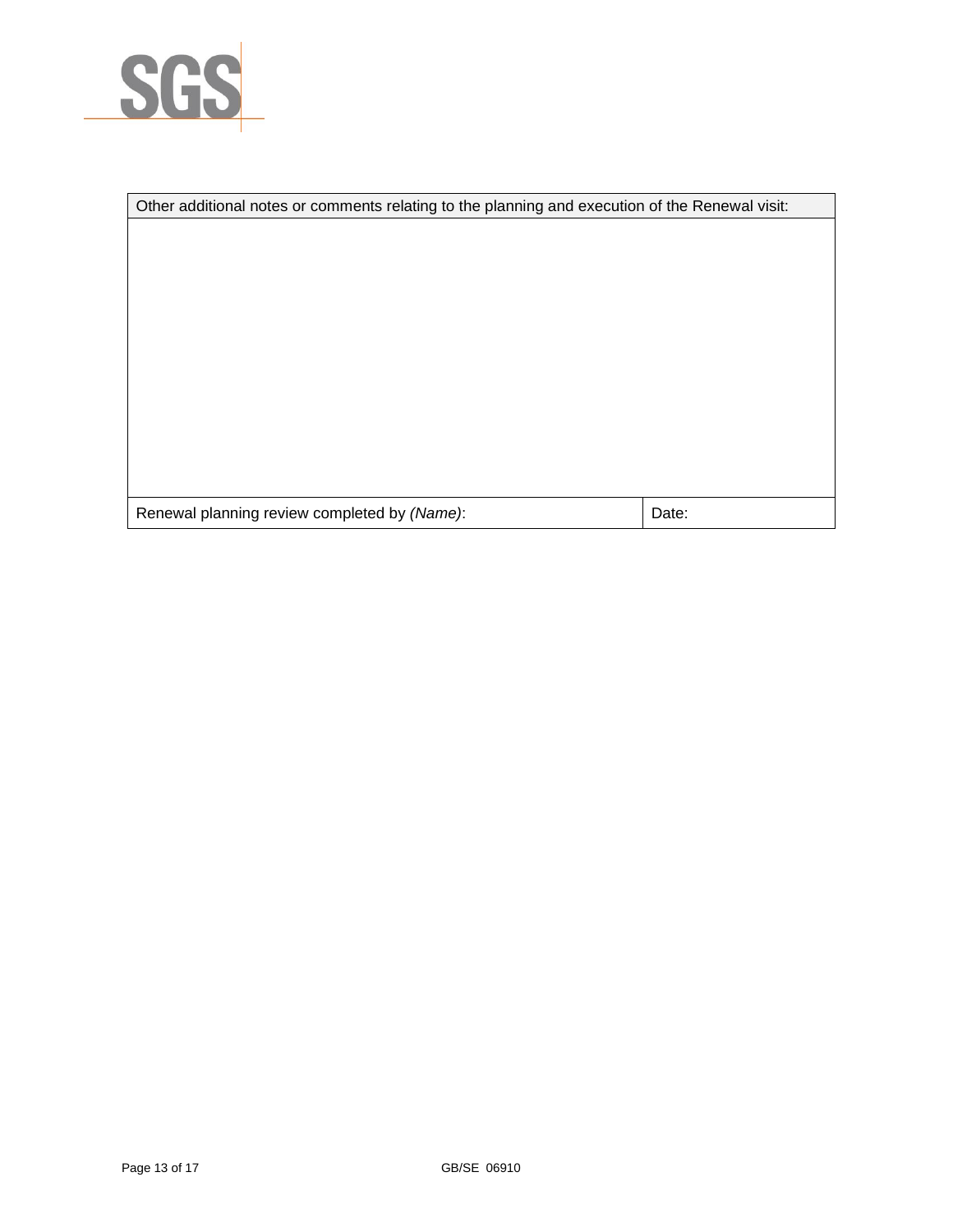

## **Contract Data Information Return Form**

#### *Certificate Details:*

| Name:                                     | <b>Mike Swanson</b>                                                                                                                                   | Date | 18/8/2015 1:00:00 PM |           |
|-------------------------------------------|-------------------------------------------------------------------------------------------------------------------------------------------------------|------|----------------------|-----------|
| <b>Additional Team</b><br><b>Members:</b> | n/a                                                                                                                                                   |      |                      |           |
| of this report.                           | I confirm that the audit team have completed the relevant Technical Area<br>Qualification Form(s) for the Technical Area Code(s) listed on the page 2 |      | Yes $\boxtimes$      | No $\Box$ |

*Please note the details given below will appear on the certificate issued to the client.*

*I have confirmed the below with client and any changes have been made to this data.* 

*NB. This section will be blank if this is for an Initial visit and should be completed by the auditor in full (with the exception of the Certificate Number).* 

| Certificate Number | <b>Standard</b> | <b>Body</b> | <b>Accreditation   Full Site Address</b>                  |
|--------------------|-----------------|-------------|-----------------------------------------------------------|
| GB97/8743.00       | ISO 9001:2008   | <b>UKAS</b> | Time House, Time Square, Basildon,<br>Essex, SS14 1DJ, GB |

|                                                                                                                                                             | Yes | No |
|-------------------------------------------------------------------------------------------------------------------------------------------------------------|-----|----|
| Has the level of integration changed since the last audit?                                                                                                  |     |    |
| Has the scope changed since the last audit?                                                                                                                 |     |    |
| I confirm that I have verified the EAC/NACE/TAC shown on page 2 of this report to be correct<br>and accurately reflect the client's scope of certification. | ⊠   |    |
| It was necessary for me to change the EAC/NACE/TAC on page 2 of this report                                                                                 |     | ⊠  |
| It was necessary for me to change the number of employees on page 2 of this report                                                                          |     |    |
| It was necessary for me to change the company name on Page 2 of this report                                                                                 |     |    |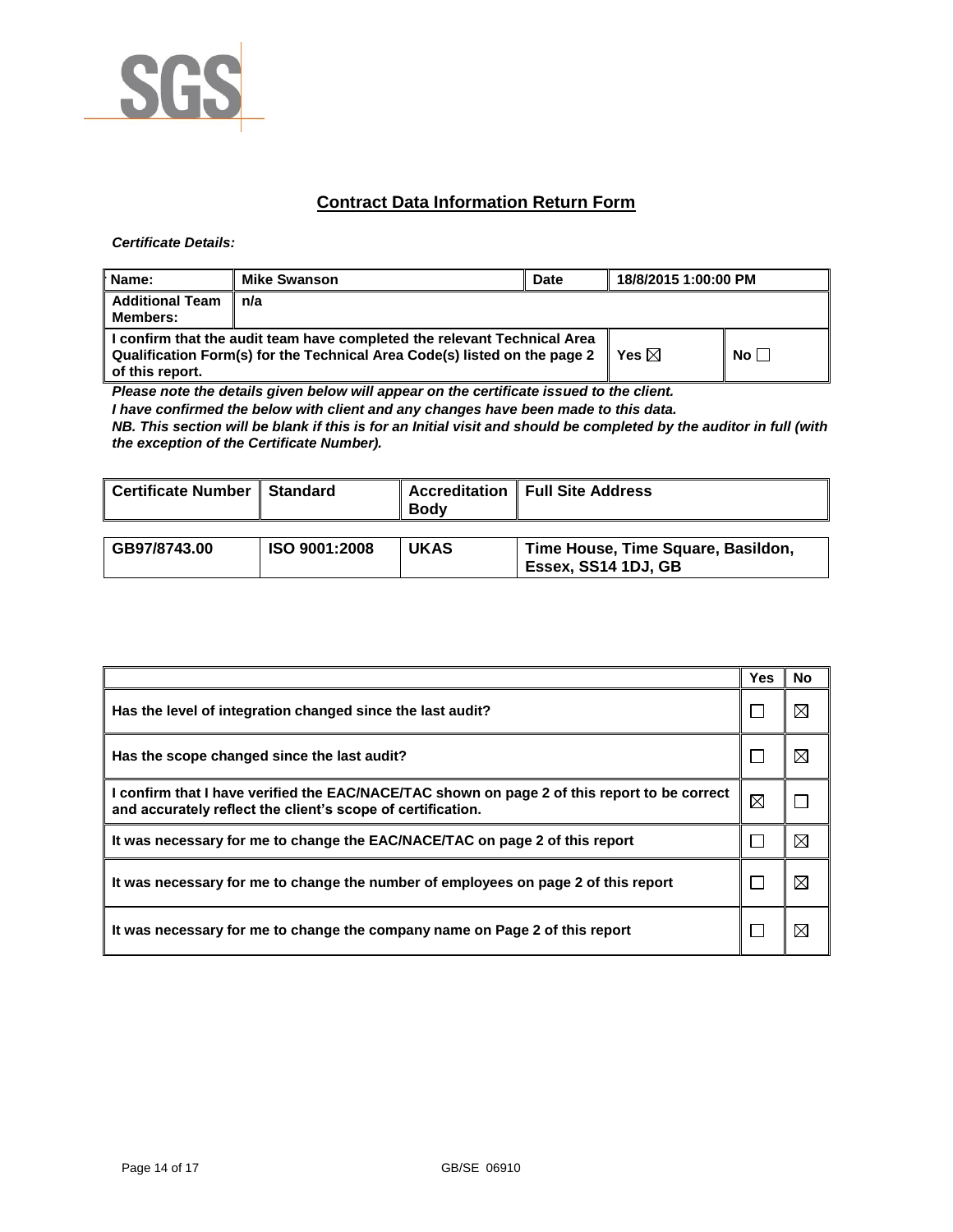

#### *Administration Details:*

#### *This Must be Confirmed*

| Client email address confirmed as | deborahcox@ddrail.com |
|-----------------------------------|-----------------------|
|                                   |                       |

| FUA Required? (If yes, give units and date) | Yes,<br>Date: | No |
|---------------------------------------------|---------------|----|
| <b>Additional comments</b>                  |               |    |

| <b>No of Duplicate</b><br><b>Certificates</b> | No of Van<br><b>Stickers</b><br>(Colour on |  | No of Van Stickers<br>(Colour on Clear) |  |
|-----------------------------------------------|--------------------------------------------|--|-----------------------------------------|--|
|                                               | <b>White</b> )                             |  |                                         |  |

#### *Client Details:*

*Only record contact detail changes below, otherwise leave blank*

| <b>Telephone No</b>      |  |
|--------------------------|--|
| Fax No                   |  |
| <b>Contact Name</b>      |  |
| <b>Position</b>          |  |
| Website                  |  |
| <b>Invoicing Address</b> |  |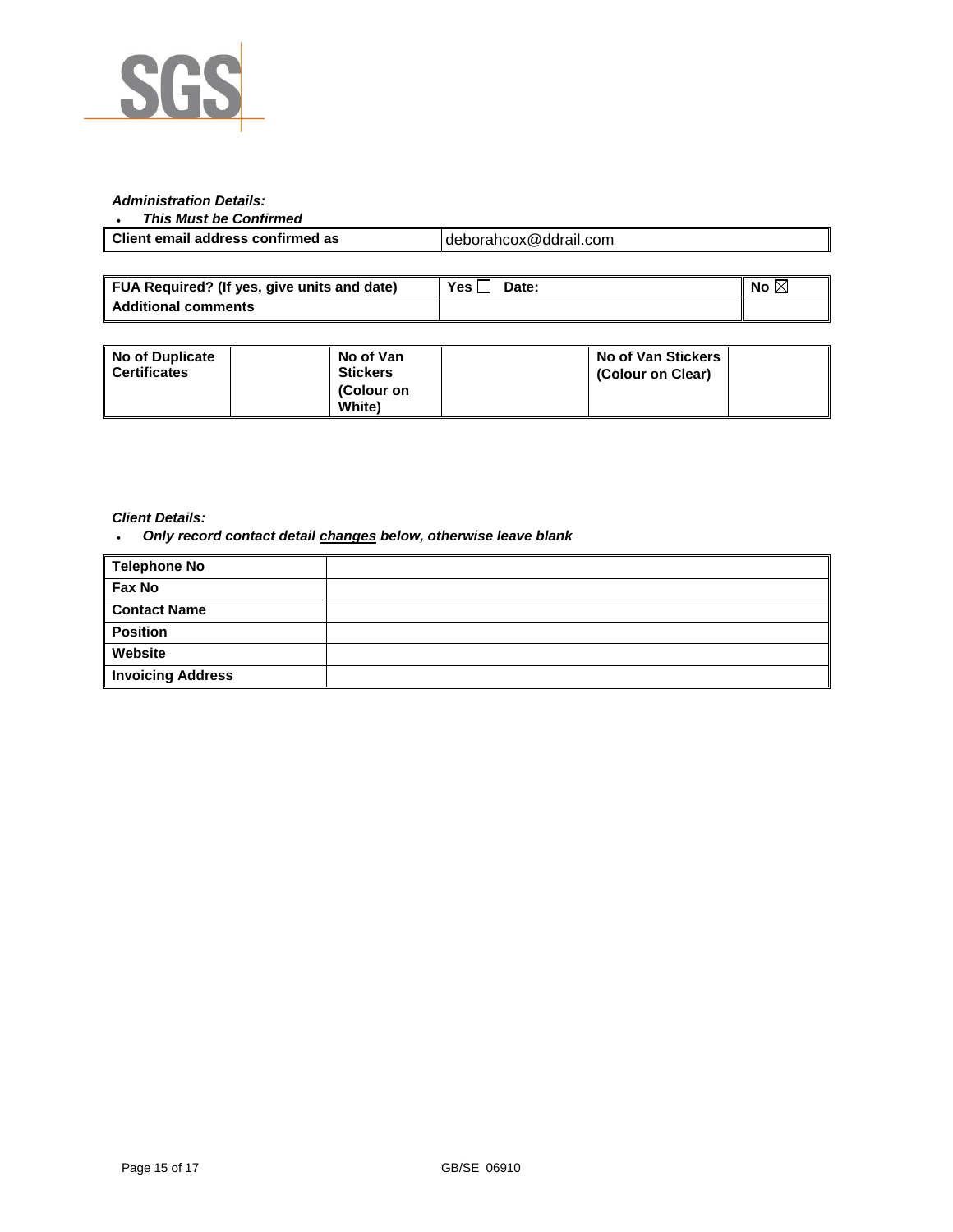

# **Expenses Form**

| <b>Auditor Name:</b> | <b>Mike Swanson</b> | Date | 18/8/2015 |
|----------------------|---------------------|------|-----------|

*I confirm the invoicing address has been confirmed with the client*  $\boxtimes$ 

| Miles at current rate      | 42 miles. | £23.10 |
|----------------------------|-----------|--------|
|                            |           |        |
| Air                        |           | £      |
|                            |           |        |
| Rail                       |           | £      |
|                            |           |        |
| Taxi                       |           | £      |
|                            |           |        |
| Hotel & Subsistence        |           | £      |
|                            |           |        |
| Parking                    |           | £2.60  |
|                            |           |        |
| Car                        |           | £      |
|                            |           |        |
| Toll                       |           | £      |
|                            |           | £      |
| <b>Incidental Expenses</b> |           |        |
| <b>EXPENSES TOTAL</b>      |           | £25.70 |
|                            |           |        |

| Purchase order number (If applicable)                               | $\frac{1}{2}$ dav |
|---------------------------------------------------------------------|-------------------|
| Days to invoice client (Minimum of 2 hours for Major CAR close out) |                   |

For completion by Contractors:

| Number of days for payment                                   |  |
|--------------------------------------------------------------|--|
| LTD Co. ONLY – Your SGS Purchase Order Number for this visit |  |